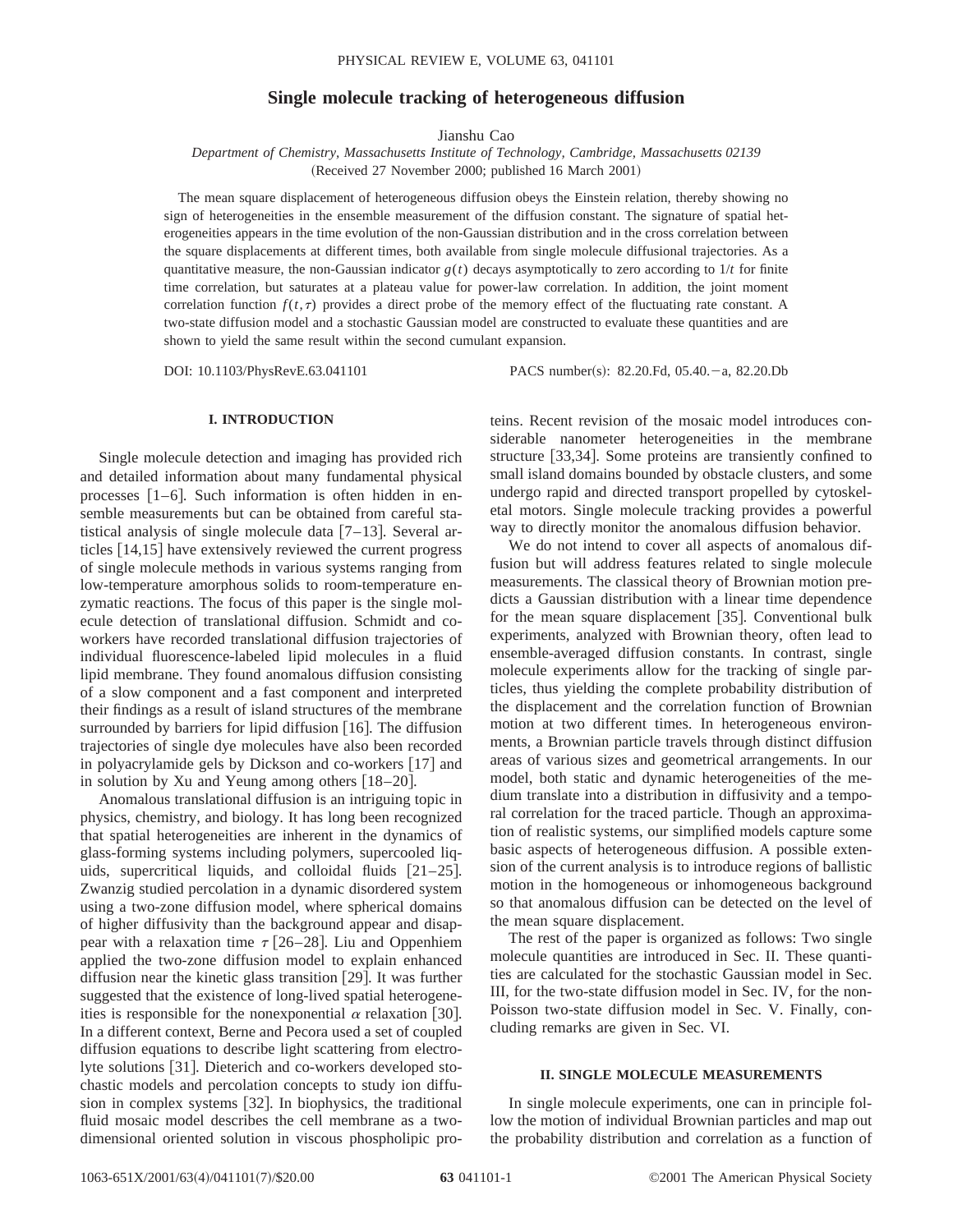time. A useful measure to quantify this distribution is the time-dependent spatial moment  $I_n(t) = \langle |r(t) - r(0)|^n \rangle$ . For simplicity, we consider diffusion in one-dimensional space; generalization to higher-dimensional space is straightforward. Since higher-order moments usually suffer from more statistical noise, we will study the first two nonvanishing moments  $I_2(t)$  and  $I_4(t)$ . For a Gaussian distribution, higher-order moments are determined by the second moment, e.g.,  $I_4(s) = 3I_2^2(s)$ ; therefore, the deviation from the Gaussian distribution can be measured by  $J(t) = I_4(t)$  $-3I_2(t)$ . To scale  $J(t)$ , a non-Gaussian indicator is defined as

$$
\sigma(t) = J(t)/3l_2^2(t),\tag{1}
$$

which was first introduced by Rahman in liquid argon simulations and has since been applied to various statistical treatments  $|36|$ .

Within the models presented in this paper, the mean square displacement follows the Einstein relation for Brownian motion,  $I_2(t)=2\langle D \rangle t$ , with the effective diffusion constant expressed as an inhomogeneous average. In general, the Brownian particle is randomly selected from the sample, and the initial diffusion is confined to one domain; therefore, the short-time distribution is simply an inhomogeneous average of Brownian motions over all domains. Consequently, the short-time limit of  $I_4(t)$  can be expressed as  $\lim_{t\to 0} I_4(t)$  $=3\langle (2Dt)^2 \rangle$ , where  $\langle D^2 \rangle$  denotes an inhomogeneous average. The initial value of  $\sigma(t)$  is given explicitly as  $\sigma(0)$  $=$  $\langle \delta D^2 \rangle / \langle D \rangle^2$ , with  $\langle \delta D^2 \rangle = \langle D^2 \rangle - \langle D \rangle^2$  the variance of the diffusion constant. Thus, the non-Gaussian indicator can be normalized as

$$
g(t) = \frac{\sigma(t)}{\sigma(0)} = \frac{\langle D \rangle^2}{\langle \delta D^2 \rangle} \frac{J(t)}{3I^2(t)},
$$
 (2)

which will be shown to be independent of the diffusion constant.

In single molecule experiments, one can track the diffusion process of a single particle and make multiple measurements along the Brownian trajectory. For example, the square displacements at two different times define the joint moment function

$$
I(t_1, \tau, t_2) = \langle |r(t_1) - r(0)|^2 |r(\tau + t_1 + t_2) - r(\tau + t_1)|^2 \rangle, \tag{3}
$$

where  $\tau$  is the time separation of the two different measurements. Without the memory effect of the rate constant, the joint moment function is the product of two independent random displacements, i.e.,  $I(t_1, \tau, t_2) = I_2(t_1)I_2(t_2)$ , with  $I_2(t) = \langle |r(t) - r(0)|^2 \rangle$ . Therefore, the memory effect of the rate constant can be quantified by the normalized correlation function of the square displacement

$$
f(t,\tau) = \frac{I(t,\tau,t) - [I_2(t)]^2}{I(t,0,t) - [I_2(t)]^2},
$$
\n(4)

which will be shown to be proportional to the memory function of the diffusion constant in the limit of  $t \rightarrow 0$ .

## **III. STOCHASTIC FLUCTUATION MODEL**

Diffusion in homogeneous environments follows  $\partial P(t,r)/\partial t = \nabla[D\nabla P(t,r)]$ , where  $P(t,r)$  is the probability density. The Fourier transformation of the diffusion equation gives  $\partial P(t,k)/\partial t = -Dk^2 P(t,k)$ , which is solved formally as  $P(t, k) = \exp(-k^2tD)P(0, k)$ . The inhomogeneous environments experienced by a Brownian particle introduce time dependence in the diffusion constant. This time dependence can be treated as a stochastic process so that the spatial Fourier transform of the probability distribution is given as

$$
P(t,k) = \left\langle \exp\left(-k^2 \int_0^t D(t')dt'\right) \right\rangle_s P(0,t).
$$
 (5)

The large brackets  $\langle \cdots \rangle_s$  in the above equation represent a stochastic average, which is characterized via a cumulant expansion

$$
\left\langle \exp\left(-k^{2}\int_{0}^{t} D(t')dt'\right) \right\rangle_{s}
$$
\n
$$
= \exp\left[-k^{2}\int_{0}^{t} dt_{1} \chi_{1}(t_{1}) + k^{4}\int_{0}^{t} \int_{0}^{t_{1}} \chi_{2}(t_{1}, t_{2})dt_{1} dt_{2}\right.
$$
\n
$$
-k^{6}\int_{0}^{t} \int_{0}^{t_{1}} \int_{0}^{t_{2}} \chi_{3}(t_{1}, t_{2}, t_{3})dt_{1} dt_{2} dt_{3} + \cdots \right], \quad (6)
$$

where

$$
\chi_1(t_1) = \langle D(t_1) \rangle_s,
$$
  
\n
$$
\chi_2(t_1, t_2) = \langle [D(t_1) - \chi_1(t_1)][D(t_2) - \chi_1(t_2)] \rangle_s,
$$
  
\n
$$
\chi_3(t_1, t_2, t_3) = \langle [D(t_1) - \chi_1(t_1)][D(t_2) - \chi_1(t_2)][D(t_3) - \chi_1(t_3)] \rangle_s,
$$

etc. In principle, all the cumulants must be included in Eq.  $(6)$  to accurately describe the stochastic fluctuations of the diffusion constant. In practice, the two single molecule quantities suggested in Sec. II,  $g(t)$  and  $f(t, \tau)$ , are both fourthorder moments and can be evaluated with a cumulant expansion accurate to  $k^4$ . Therefore, we truncate Eq.  $(6)$  to second order, giving

$$
P(t,k) = \exp[-k^2 D_0 t + k^4 M(t)] P(0,k), \tag{7}
$$

which represents a stochastic Gaussian model for heterogeneous diffusion. Here, the stationary condition of the stochastic process is assumed,  $D_0 = \langle D \rangle$ <sub>s</sub> is the first cumulant,  $M(t) = \int_0^t (t-t') \chi(t') dt'$  is the second cumulant, and  $\chi(t)$  $=\langle [D(t)-D_0][D(0)-D_0] \rangle_s$  is the correlation function of the diffusion constant. Obviously, our model shares the same spirit as Kubo's stochastic line-shape theory  $[37]$ . It should be noted, however, Eq.  $(7)$  cannot be used for the evaluation of the distribution function, as the Gaussian model is valid only to the fourth order of *k*.

To proceed, we derive expressions for  $g(t)$  and  $f(t)$ within the stochastic Gaussian model. In general, moments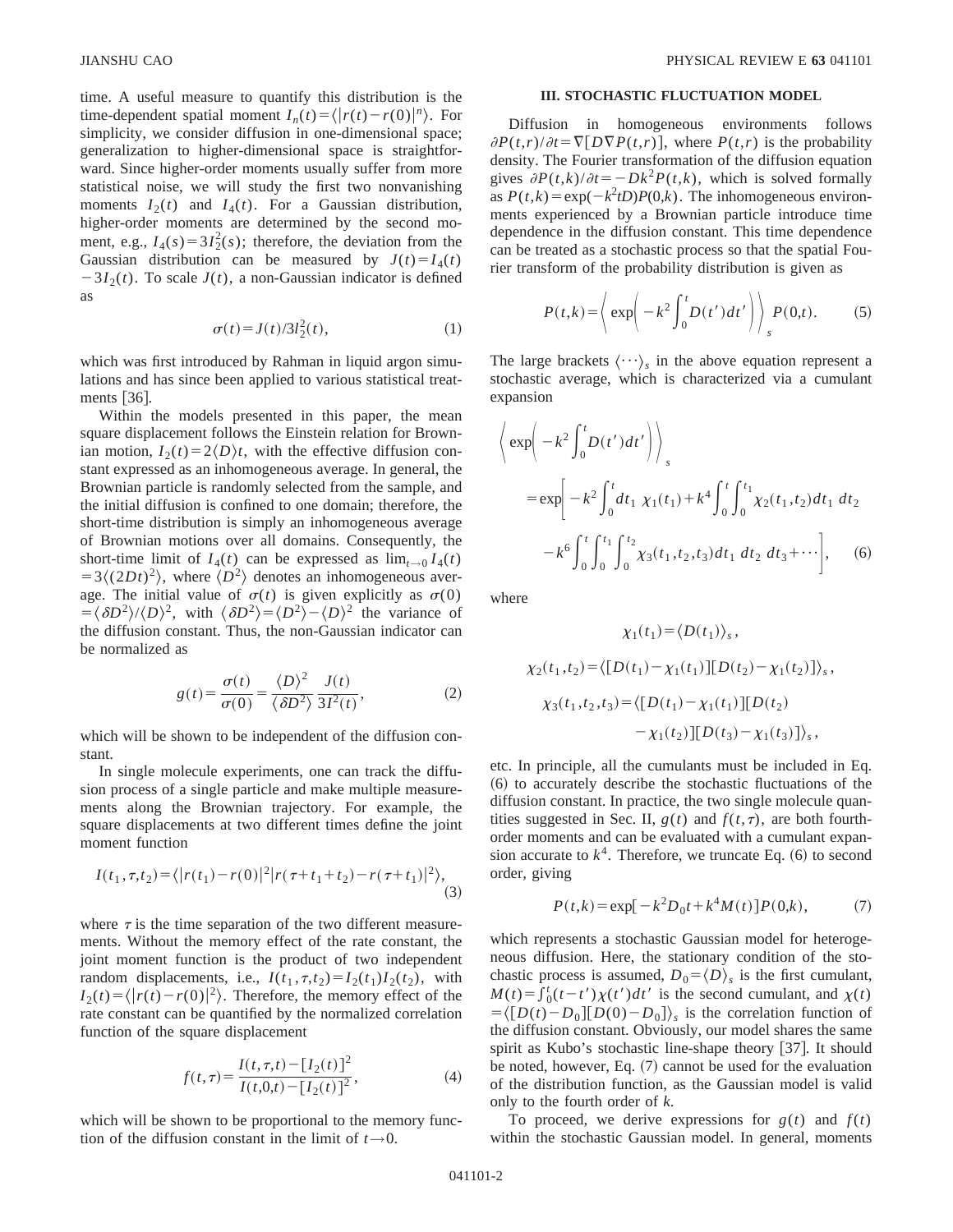can be calculated from  $P(t,k)$  as  $I_n(t) = (-1)^n P^{(n)}(t,k)$  $(50)$ ; thus, from Eq. (7), we have  $I_2(t) = 2D_0t$ ,  $I_4(t)$  $=3(2D_0t)^2+24M(t)$ , and  $J(t)=24M(t)$ . The normalized non-Gaussian indicator in Eq.  $(2)$  is given explicitly as

$$
g(t) = \frac{2M(t)}{t^2 \chi(0)}.
$$
 (8)

In the long-time limit, the indicator decays as

$$
\lim_{t \to \infty} g(t) = \frac{2}{t\chi(0)} \int_0^\infty \chi(t')dt' = \frac{\tau_c}{t},\tag{9}
$$

where  $\tau_c$  is the characteristic time scale of the fluctuations. Within the stochastic model, the joint moment correlation function in Eq.  $(3)$  can be derived from

$$
I(t_1, \tau, t_2) = \frac{\partial^2}{\partial k_1^2} \frac{\partial^2}{\partial k_2^2} \left\langle \exp\left[-k_1^2 \int_0^{t_1} D(t')dt'\right] \right\rangle
$$
  
 
$$
\times \exp\left[-k_2^2 \int_{t_1 + \tau}^{t_1 + \tau + t_2} D(t'')dt''\right] \right\rangle_s, \quad (10)
$$

where the term in the angular brackets is the joint moment generating function. The Gaussian averaging of the generating function leads to  $I(t_1, \tau, t_2) = 4D_0^2 t_1 t_2 + 4[M(t_1 + \tau)]$  $(t_1 + t_2) - M(t_1 + \tau) - M(t_2 + \tau) + M(\tau)$ , which, when substituted in Eq.  $(10)$ , gives

$$
f(t,\tau) = \frac{M(2t+\tau) - 2M(t+\tau) + M(\tau)}{M(2t) - 2M(t)}.
$$
 (11)

In the limit of small  $t$ , the normalized correlation function reduces to

$$
\lim_{t \to 0} f(t, \tau) = \frac{\chi(\tau)}{\chi(0)},
$$
\n(12)

which provides a direct measure of the correlation function of the diffusion constant.

#### **IV. TWO-STATE MODEL: POISSON KINETICS**

For simplicity, we consider a model consisting of two regions with diffusion constants  $D_1$  and  $D_2$ , which are correlated through two state kinetics (see Fig. 1). The correlation is introduced in a similar fashion as in two-channel modulated reactions  $[4,12]$  or in random walk with dichotomous fluctuations [38]. In different contexts, related twostate diffusion models have been used to study dynamic percolation and light scattering in electrolyte solutions [28,29,31]. We first study a Poisson rate process, where the rate from  $D_1$  to  $D_2$  is  $\gamma_1$ , and the rate from  $D_2$  to  $D_1$  is  $\gamma_2$ . The two-state heterogeneous diffusion is described by

$$
\dot{P}_1(t,k) = -(\gamma_1 + k^2 D_1) P_1(t,k) + \gamma_2 P_2(t,k), \quad (13)
$$

$$
\dot{P}_2(t,k) = -(\gamma_2 + k^2 D_2) P_2(t,k) + \gamma_1 P_1(t,k), \quad (14)
$$



FIG. 1. A sketch of the two-state diffusive model for heterogeneous diffusion.

which after the Laplace transformation can be solved as

$$
\begin{pmatrix} P_1(s,k) \\ P_2(s,k) \end{pmatrix} = \frac{1}{\text{Det}(s,k)} \begin{pmatrix} s + k^2 D_2 + \gamma_2 & \gamma_1 \\ \gamma_2 & s + k^2 D_1 + \gamma_1 \end{pmatrix}
$$

$$
\times \begin{pmatrix} P_1(0,K) \\ P_2(0,k) \end{pmatrix}, \tag{15}
$$

where the determinant is  $Det(s,k)=(s+k^2D_1+\gamma_1)(s)$  $+k^{2}D_{2}+\gamma_{2}-\gamma_{1}\gamma_{2}$ . The total probability distribution for the Brownian particle is  $P(s,k)=P_1(s,k)+P_2(s,k)$  with the equilibrium distributions  $P_1(0) = \gamma_2 / (\gamma_1 + \gamma_2)$  and  $P_2(0)$  $= \gamma_1/(\gamma_1 + \gamma_2)$ . For the special case of  $\gamma_1 = \gamma_2 = \gamma$ , the Fourier transform of the probability distribution is given by

$$
P(t,k) = \exp[-(k^2 D_0 + \gamma)t]
$$
  
 
$$
\times \left[ \cosh(\Delta t) + \frac{\gamma}{\Delta} \sinh(\Delta t) \right] P(0,k), \quad (16)
$$

where  $D_0 = (D_1 + D_2)/2$  and  $\delta = (D_1 - D_2)/2$  are the average and difference of the diffusion constants, and  $\Delta^2 = k^4 \delta^2$  $+\gamma^2$ . It is easy to confirm that the above expression reduces to the usual diffusion equation  $P(t,k) = e^{-k^2Dt}P(0,k)$  in the limit of  $\delta \rightarrow 0$  or  $\gamma \rightarrow \infty$ . In Fig. 2, the probability distribution computed from Eq.  $(16)$  is plotted for the following set of parameters:  $D_1=5$ ,  $D_2=1$ ,  $\gamma=0.1$ , and  $t=1$ , along with a Gaussian distribution with the same average diffusion constant  $D_0=3$ . In comparison with the Gaussian curve, the probability distribution for the two-state diffusion model exhibits a higher center peak, a narrower width, and slower decay in the wings.

Next, we explicitly calculate  $g(t)$  and  $f(t, \tau)$  for the case of two-state Poisson kinetics. Directly from the probability distribution function in Eq.  $(16)$ , we obtain

$$
g(t) = \frac{\gamma t - e^{-\gamma t} \sinh(\gamma t)}{(\gamma t)^2},
$$
\n(17)

where the time variable is scaled by a single parameter  $\gamma$ . The normalized non-Gaussian indicator computed from Eq. (17) is plotted for  $\gamma = 5$  and  $\gamma = 1$  in Fig. 3, where the pre-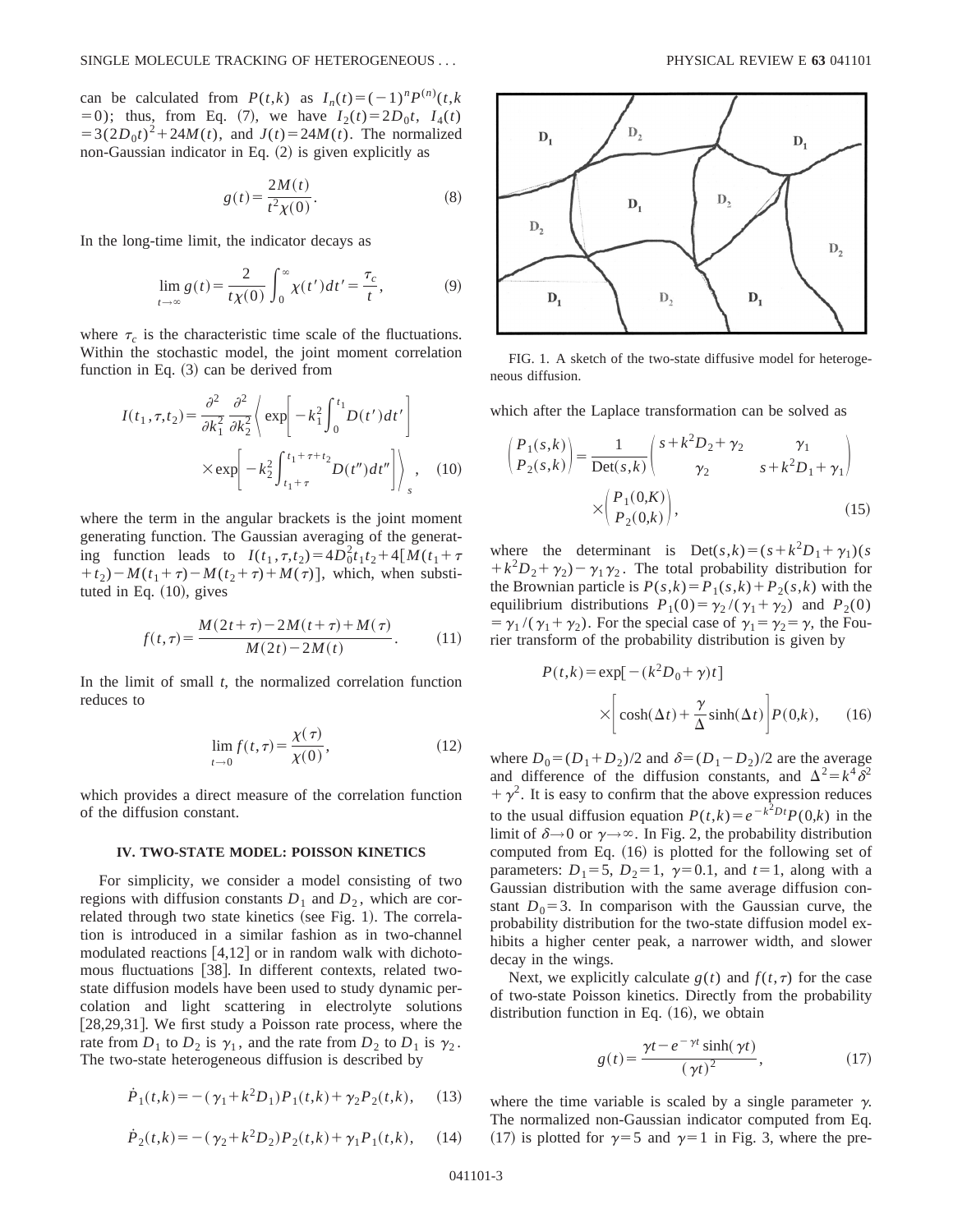

FIG. 2. A plot of the probability distribution (solid curve) computed from Eq. (16) for Poisson two-state diffusion with  $D_1=5$ ,  $D_2=1$ ,  $\gamma=0.1$ , and  $t=1$ . For comparison, a Gaussian distribution with the same mean square displacement is shown as the dashed curve.

dicted long-time asymptotic behavior of  $\tau_c / t$  is clearly observed. The joint moment function in Eq.  $(3)$  is expressed as the product of three matrices

$$
I(t_1, \tau, t_2) = \sum G_2(t_1) G_0(\tau) G_2(t_2) \rho_0, \qquad (18)
$$

where  $G_2(t) = -\partial^2 G(t, k=0)$  is the second moment matrix and  $G(\tau) = G(\tau, k=0)$  is the zero moment matrix. The ex-



plicit expression for the propagator  $G(k, s)$  in Eq. (15) allows us to evaluate  $G_2(t)$  and  $G_0(t)$ , thus yielding  $I(t_1, \tau, t_2) = 4D_0^2 t_1 t_2 + (D_1 - D_2)^2 E(t_1) E(t_2) e^{-2\tau \gamma}$ , with  $E(t) = e^{-\gamma t} \sinh(\gamma t)/\gamma$ . Then, the normalized correlation function reads

$$
f(t,\tau) = e^{-2\tau\gamma} \tag{19}
$$

which is independent of time and the diffusion constant. As shown in Eq. (11),  $f(t, \tau)$  is generally a function of time and reduces to  $\chi(\tau)$  only in the limit of  $t \rightarrow 0$ , so Eq. (19) is a special case due to the exponential decay kinetics.

It is not coincident that the asymptotic limits of  $g(t)$  and  $f(t, \tau)$  in the two-state model are the same as predicted by the stochastic Gaussian model. In fact, with  $\chi(t)$  $= \exp(-2\gamma t)$ , Eqs. (8) and (11) from the stochastic Gaussian model give exactly the same  $g(t)$  and  $f(t, \tau)$  as the two-state model. Furthermore, with identities  $\chi(0) = \langle \delta D^2 \rangle$  $=(D_1-D_2)^2/4$  and  $\langle D \rangle = (D_1+D_2)/2$ , all second and fourth moment functions are the same for the two models. It should be noted that the two models are not identical as their equivalence is not proven beyond the second-order cumulant expansion.

#### **V. TWO-STATE MODEL: POWER-LAW KINETICS**

To generalize the above formalism to non-Poisson kinetics, we need to specify  $\psi_i(t)$ , the waiting time probability in state *i*, or equivalently,  $\phi_i(t) = -\dot{\psi}_i(t)$ , the waiting time probability density in state *i*. First consider the case without diffusion. Assuming the initial distribution in state 1, the probability of finding the particle in the same state is

$$
P_1(s) = \psi_1(s) + \psi_1(s)\phi_2(s)\phi_1(s) + \cdots
$$
  
=  $[1 - \phi_1(s)\phi_2(s)]^{-1}\psi_1(s)$ , (20)

where the first term represents the probability of staying in state 1 without any transition, the second term represents the probability of beginning in state 1 with a single sojourn in state 2, etc. Note that the Laplace transforms of  $\phi(t)$  and  $\psi(t)$  are related by  $s\psi(s)-1=-\phi(s)$ . The probability of finding the particle in state 2 is  $P_2(s) = [1]$  $-\phi_1(s)\phi_2(s)]^{-1}\phi_1(s)\psi_2(s)$ , which satisfies the normalization condition  $P_1(s) + P_2(s) = 1/s$ . Similar results can be obtained for a particle starting from state 2. To incorporate spatial diffusion,  $\psi(s)$  and  $\phi(s)$  are generalized to  $\Psi_i(s,k)$  $= \psi_i(s + k^2 D_i)$  and  $\Phi_i(s, k) = \phi_i(s + k^2 D_i)$ , which are related by  $(s + k^2 D_i)\Psi_i(s, k) - 1 = -\Phi_i(s, k)$ . With the substitution of  $\psi$  and  $\phi$  with  $\Psi$  and  $\Phi$ , Eq. (20) can be modified to describe two-state spatial diffusion, yielding

$$
\begin{pmatrix} P_1(s,k) \\ P_2(s,k) \end{pmatrix} = \frac{1}{1 - \Phi_1 \Phi_2} \begin{pmatrix} \Psi_1 & \Phi_2 \Psi_1 \\ \Phi_1 \Psi_2 & \Psi_2 \end{pmatrix} \begin{pmatrix} P_1(0,k) \\ P_2(0,k) \end{pmatrix},
$$
\n(21)

FIG. 3. A plot of the normalized non-Gaussian indicator  $g(t)$ calculated from Eq. (17) for Poisson kinetics with  $\gamma=5$  (solid curve) and  $\gamma=1$  (dashed curve).

which reduces to Eq.  $(15)$  for Poisson kinetics. Without any prior knowledge of the diffusion inhomogeneity, we take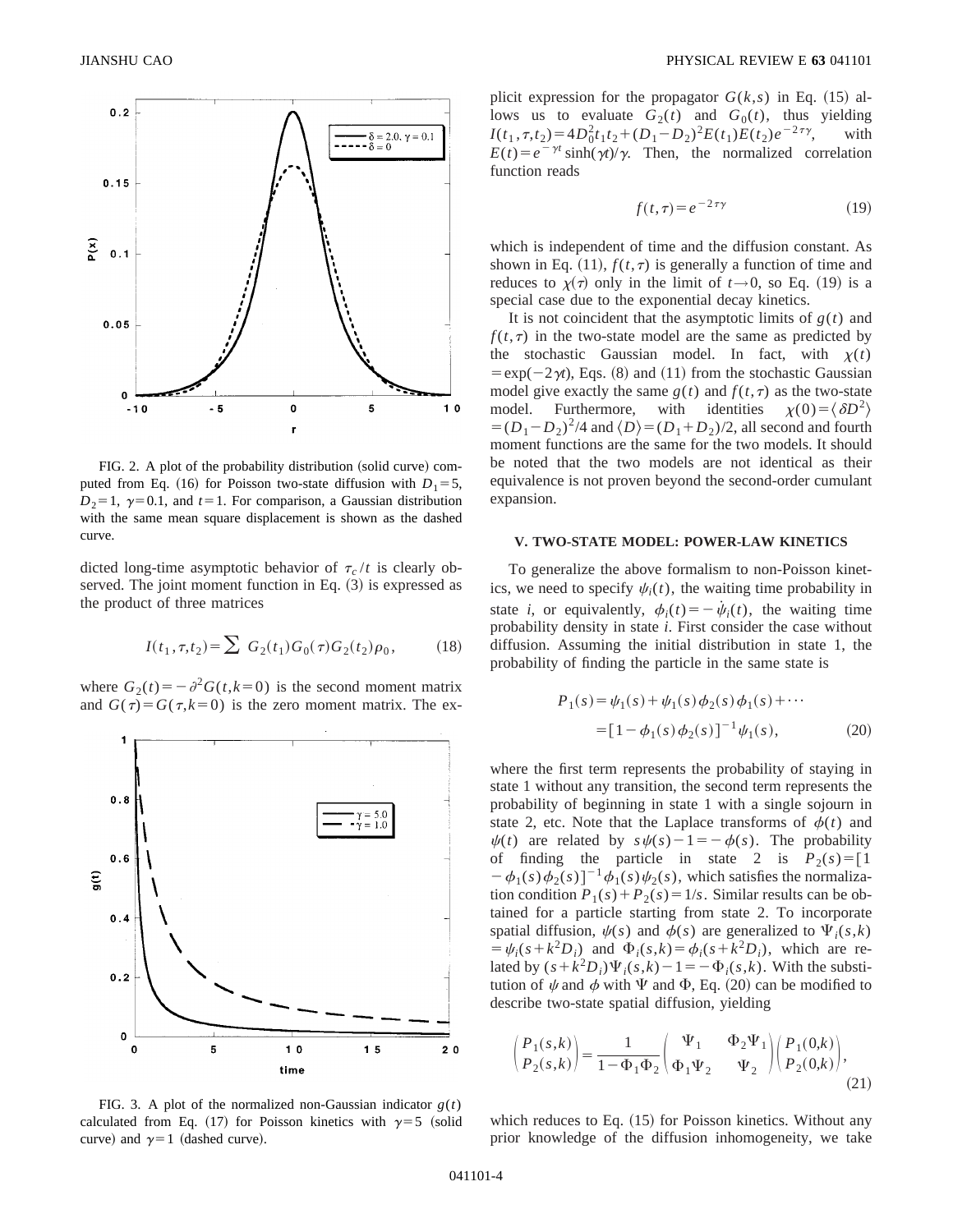$\phi_1(t) = \phi_2(t) = \phi(t)$  and the equilibrium distribution as  $P_1(0) = P_2(0) = 1/2$ . Then, the average distribution function is

$$
P(s,k) = \frac{1}{2(1 - \Phi_1 \Phi_2)} \left[ \frac{(1 - \Phi_1)(1 + \Phi_2)}{s + k^2 D_1} + \frac{(1 - \Phi_2)(1 + \Phi_1)}{s + k^2 D_2} \right],
$$
 (22)

where the initial condition is taken as  $P(0,k)=1$ . Equation  $(22)$  describes the non-Gaussian distribution for a heterogeneous diffusion process.

With  $P(s,k)$  in Eq. (22) as the generating function, we can evaluate all the moment functions. For example, the second moment is given by

$$
I_2(s) = -\frac{\partial^2 P(s, k=0)}{\partial k^2} = \frac{D_1 + D_2}{s^2},\tag{23}
$$

which in real-time translates to  $I_2(t) = (D_1 + D_2)t$ . In general, the mean square displacement, as usually measured in bulk experiments, will not reveal the heterogeneity of the diffusion constant. The fourth-order moment is given by

$$
I_4(s) = \frac{\partial^4 P(s, k=0)}{\partial k^4}
$$
  
=  $\frac{12}{s^3} \bigg[ D_1^2 + D_2^2 + (D_1 - D_2)^2 \frac{s \phi'(s)}{1 - \phi^2(s)} \bigg],$  (24)

which cannot be transformed to real time for an arbitrary waiting time distribution function. From Eqs.  $(23)$  and  $(24)$ , we have

$$
J(s) = \frac{6}{s^3} (D_1 - D_2)^2 \left[ 1 + \frac{2s \phi'(s)}{1 - \phi^2(s)} \right],
$$
 (25)

which depends quadratically on the difference of the diffusion constants. In the short-time limit of  $t \rightarrow 0$ , the second term in Eq.  $(25)$  can be ignored and we have

$$
\lim_{t \to 0} J(t) = 3(D_1 - D_2)^2 t^2, \tag{26}
$$

which predicts a quadratic time dependence. In combination with  $I_2(t)$  in Eq. (23), the short-time limit of  $I_4(t)$  can be expressed as  $\lim_{t\to 0} I_4(t) = 6(D_1^2 + D_1^2)t^2 = 3\langle (2Dt)^2 \rangle$ , where  $\langle D^2 \rangle$  indicates an inhomogeneous average. Similar to Eq. (2), the initial value,  $\sigma(0)=(D_1-D_2)^2/(D_1+D_2)^2$ , defines the normalized non-Gaussian indicator as

$$
g(t) = \frac{\sigma(t)}{\sigma(0)} = \left(\frac{D_1 + D_2}{D_1 - D_2}\right)^2 \frac{J(t)}{3I^2(t)},
$$
 (27)

which is independent of diffusion constants. The long-time asymptotic behavior of  $g(t)$  or equivalently  $J(t)$  has to be examined for two separated cases.

In the first case, the waiting time distribution  $\phi(t)$  has a characteristic time scale  $\tau_c$  such that  $\phi(s)$  can be analyti-



FIG. 4. A plot of the normalized non-Gaussian indicator  $g(t)$ calculated from Eq. (31) for power-law kinetics with  $\alpha$ =0.25,  $\alpha$  $=0.5$ , and  $\alpha=0.075$ , respectively.

cally expanded as  $\phi(s) = 1 + s\phi' + s^2\phi''/2 + \cdots$ . To second order in the *s* expansion of  $\phi(s)$ , we obtain

$$
J(s) \approx 3(D_1 - D_2)^2 \frac{\phi'(0)^2 - \phi''(0)}{s^2 \phi'(0)},
$$
 (28)

which predicts a linear time dependence in  $J(t)$  or, equivalently,  $\lim_{t\to\infty} g(t) \propto 1/t$ . With the definition  $-\phi'(0)$  $= \int \phi(t)t \, dt = \langle t \rangle$  and  $\phi''(0) = \int \phi(t)t^2 \, dt = \langle t^2 \rangle$ , the characteristic time scale  $\tau_c$  can be explicitly expressed as  $\tau_c$  $= (\langle t^2 \rangle - \langle t \rangle^2)/\langle t \rangle$ . This definition of  $\tau_c$  is equivalent to Eq.  $(9)$  derived for the stochastic Gaussian model. Then, the linear deviation from the Gaussian behavior becomes

$$
\lim_{t \to \infty} J(t) \approx 3(D_1 - D_2)^2 \tau_c t,\tag{29}
$$

where  $(D_1-D_2)\tau_c$  characterizes the length scale of spatial heterogeneity. Comparing Eqs.  $(26)$  and  $(27)$ , the transition from the short-time quadratic behavior to the long-time linear behavior in  $J(t)$  takes place at  $t \approx \tau_c$ , which is another measure of the characteristic relaxation time.

In the second case, the waiting time distribution has diverging moments due to the lack of a characteristic time scale. In proteins and glassy systems, there exist a wide range of relaxation time scales, which can often be characterized by power-law decay  $[39]$ . A generic form of powerlaw relaxation is given in the Laplace form as

$$
\phi(s) = \exp[-\left(s/\gamma\right)^{\alpha}],\tag{30}
$$

which is not analytical at  $s=0$  for  $0<\alpha<1$ . In real time,  $\phi(t)$  is normalized to unity and decays at long times according to  $1/t^{(1+\alpha)}$ . Substituting  $\phi(s)$  into Eq. (25) leads to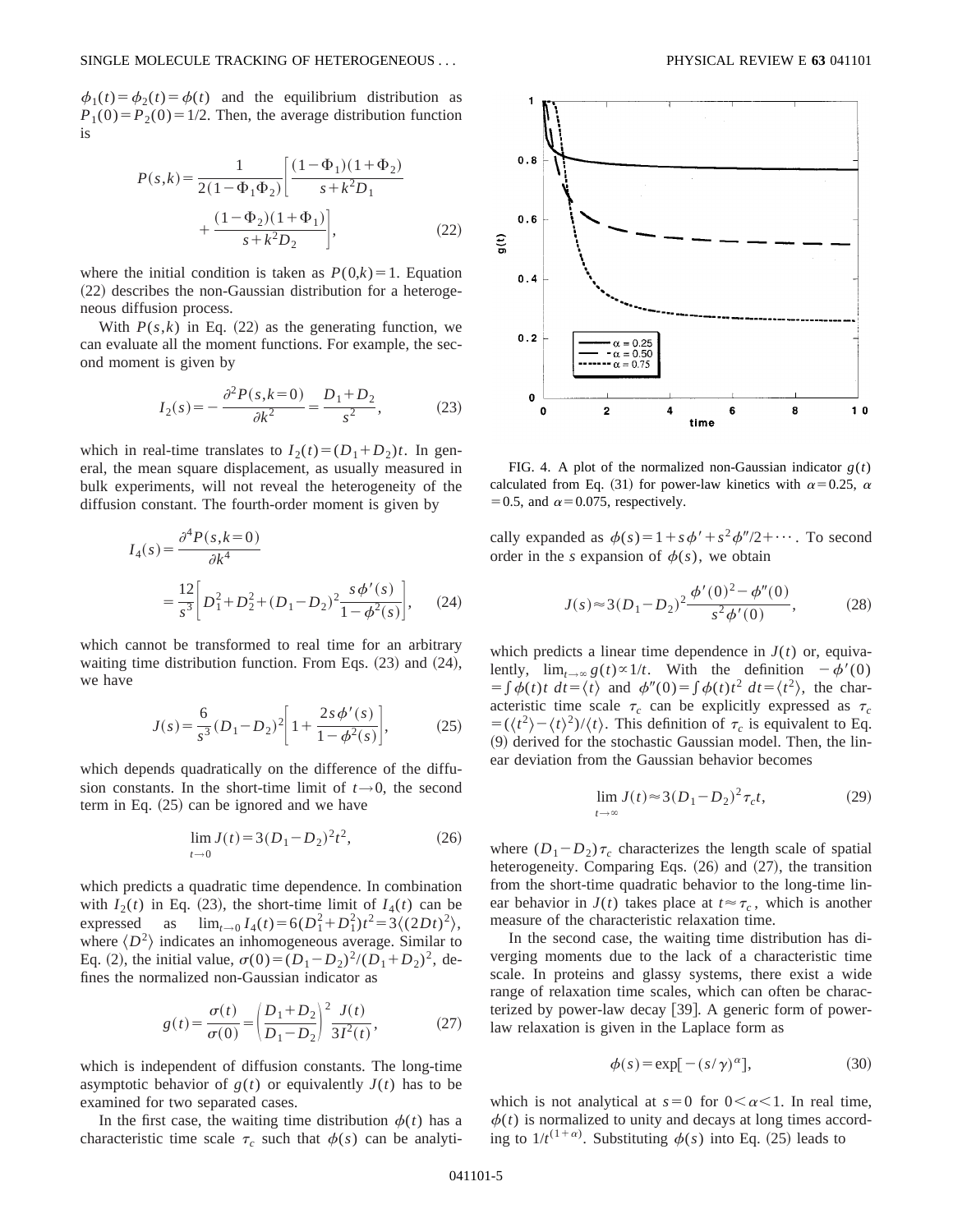$$
J(s) = \frac{6(D_1 - D_2)^2}{s^3} \left\{ 1 - \frac{2\alpha (s/\gamma)^\alpha \exp[-(s/\gamma)^\alpha]}{1 - \exp[-2(s/\gamma)^\alpha]} \right\}
$$
(31)

which in the small-*s* limit reduces to  $\lim_{s\to 0} J(s) = 6(D_1)$  $(D_2)^2(1-\alpha)/s^3$ . Therefore, the asymptotic limit of the non-Gaussian indicator  $g(t)$  does not decay to zero but reaches a plateau value of

$$
\lim_{t \to \infty} g(t) = 1 - \alpha,\tag{32}
$$

which is determined by the exponent of the power-law decay. In Fig. 4 the normalized non-Gaussian indicator computed from Eq. (31) is plotted as a function of time with  $\gamma$ =1 for  $\alpha$ =0.25,  $\alpha$ =0.5, and  $\alpha$ =0.75. After the initial decay,  $g(t)$  approaches asymptotically the plateau value predicted by Eq.  $(32)$ .

#### **VI. CONCLUSIONS**

Diffusion in heterogeneous environments obeys the Einstein relation for the mean square displacement but exhibits non-Gaussian distributions and memory effects, which can be measured through single molecular methods. Our model studies have led to the following conclusions.

~1! Two possible single molecule quantities are proposed: the normalized non-Gaussian indicator,  $g(t)$ , which quantifies the deviation from the Gaussian distribution of Brownian particles, and the normalized correlation function of square displacements,  $f(t, \tau)$ , which directly probes the memory effect of the fluctuating diffusion constant.

- 
- [1] W. E. Moerner and M. Orrit, Science 283, 1670 (1999). [2] L. Edman, U. Mets, and R. Rigler, Proc. Natl. Acad. Sci. U.S.A. 93, 6710 (1996).
- [3] Y. Jia, A. Sytnik, L. Li, S. Vladimirov, B. S. Cooperman, and R. M. Hochstrasser, Proc. Natl. Acad. Sci. U.S.A. **94**, 7932  $(1997).$
- [4] H. P. Lu, L. Xun, and X. S. Xie, Science 282, 1877 (1998).
- [5] T. Ha, A. Y. Ting, J. Liang, A. A. Deniz, D. S. Chemla, P. G. Schultz, and S. Weiss, Chem. Phys. 247, 107 (1999).
- [6] C. G. Baumann, V. A. Bloomfield, S. B. Smith, C. Bustanmante, M. D. Wang, and S. M. Block, Biophys. J. **78**, 1965  $(2000).$
- $[7]$  P. Reilly and J. L. Skinner, Phys. Rev. Lett. **71**, 4257 (1993).
- @8# F. L. H. Brown and R. J. Silbey, J. Chem. Phys. **108**, 7434  $(1998).$
- [9] J. Wang and P. Wolynes, Phys. Rev. Lett. **74**, 4317 (1995).
- [10] E. Geva and J. L. Skinner, Chem. Phys. Lett. **288**, 225 (1998).
- [11] K. Weston, P. J. Carson, H. Metiu, and S. K. Buratto, J. Chem. Phys. 109, 7474 (1998).
- $[12]$  J. Cao, Chem. Phys. Lett.  $327$ , 38  $(2000)$ .
- [13] N. Agmon, J. Phys. Chem. B 104, 7830 (2000).
- [14] T. Bache, W. E. Moerner, M. Orrit, and U. P. Wild, *Single-Molecule Optical Detection, Imaging and Spectroscopy* (VCH, Weinheim, 1996).

 $(2)$  In the same spirit as Kubo's stochastic line-shape theory, the stochastic Gaussian model captures essential features of heterogeneous diffusion. In particular, the long-time limit of  $g(t)$  is shown to decay in the asymptotic form of  $\tau_c/t$ , with  $\tau_c$  being the characteristic time scale, and the short-time limit of  $f(t, \tau)$  reproduces the memory function of the diffusion constant.

~3! The two-state diffusion model allows us to calculate the non-Gaussian distribution explicitly, thus confirming the asymptotic behavior of  $g(t) = 1/\gamma t$  and the exponential decay of  $f(t, \tau) = e^{-2\gamma t}$ , where  $\gamma$  is the rate constant. It is interesting to note that the two-state diffusion model and the stochastic model are equivalent up to second order in the cumulant expansion.

~4! The two-state diffusion model can be generalized to non-Poisson kinetics, which is specified by the waiting time distribution function  $\phi(t)$ . For the power-law waiting time distribution with a long-time tail of  $1/t^{(1+\alpha)}$ , the non-Gaussian indicator  $g(t)$  does not decay to zero but saturates at an asymptotic value of  $(1-\alpha)$ .

In summary, the deviation from the usual Brownian behavior [40], as revealed by single molecule measurements, provides useful information about the variance and the scale of spatial inhomogeneities as well as the functional form of the longrange correlation function.

#### **ACKNOWLEDGMENTS**

The research is supported by the MIT start-up fund and NSF. The author thanks Younjoon Jung and Jianlan Wu for their help during the course of this work.

- [15] X. S. Xie and J. K. Trautman, Annu. Rev. Phys. Chem. **49**, 441  $(1998).$
- [16] G. J. Schutz, H. Schindler, and T. Schmidt, Biophys. J. 73, 1073 (1997).
- [17] R. M. Dickson, D. J. Norris, Y. L. Tzeng, and W. E. Moerner, Science 274, 966 (1996).
- [18] X. Xu and E. S. Yeung, Science 275, 1106 (1997).
- [19] T. Ha, J. Glass, T. Enderle, D. S. Chemla, and S. Weiss, Phys. Rev. Lett. **80**, 2093 (1998).
- [20] M. A. Osborne, S. Balasubramanian, W. S. Futey, and D. Klenerman, J. Phys. Chem. B 102, 3160 (1998).
- [21] M. T. Cicerone and M. D. Ediger, J. Chem. Phys. **104**, 7210  $(1996).$
- [22] B. J. Cherayil and M. D. Fayer, J. Chem. Phys. **107**, 7642  $(1997).$
- [23] S. C. Tucker, Chem. Rev. **99**, 391 (1999).
- [24] S. A. Egorov and J. L. Skinner, J. Chem. Phys. **112**, 275  $(2000).$
- [25] G. Hinze, D. D. Brace, S. D. Gottke, and M. D. Fayer, Phys. Rev. Lett. **84**, 2437 (2000).
- [26] A. K. Harrison and R. Zwanzig, Phys. Rev. A 32, 1072 (1985).
- [27] R. Zwanzig, Proc. Natl. Acad. Sci. U.S.A. 85, 2029 (1988).
- [28] R. Zwanzig, Chem. Phys. Lett. **164**, 639 (1989).